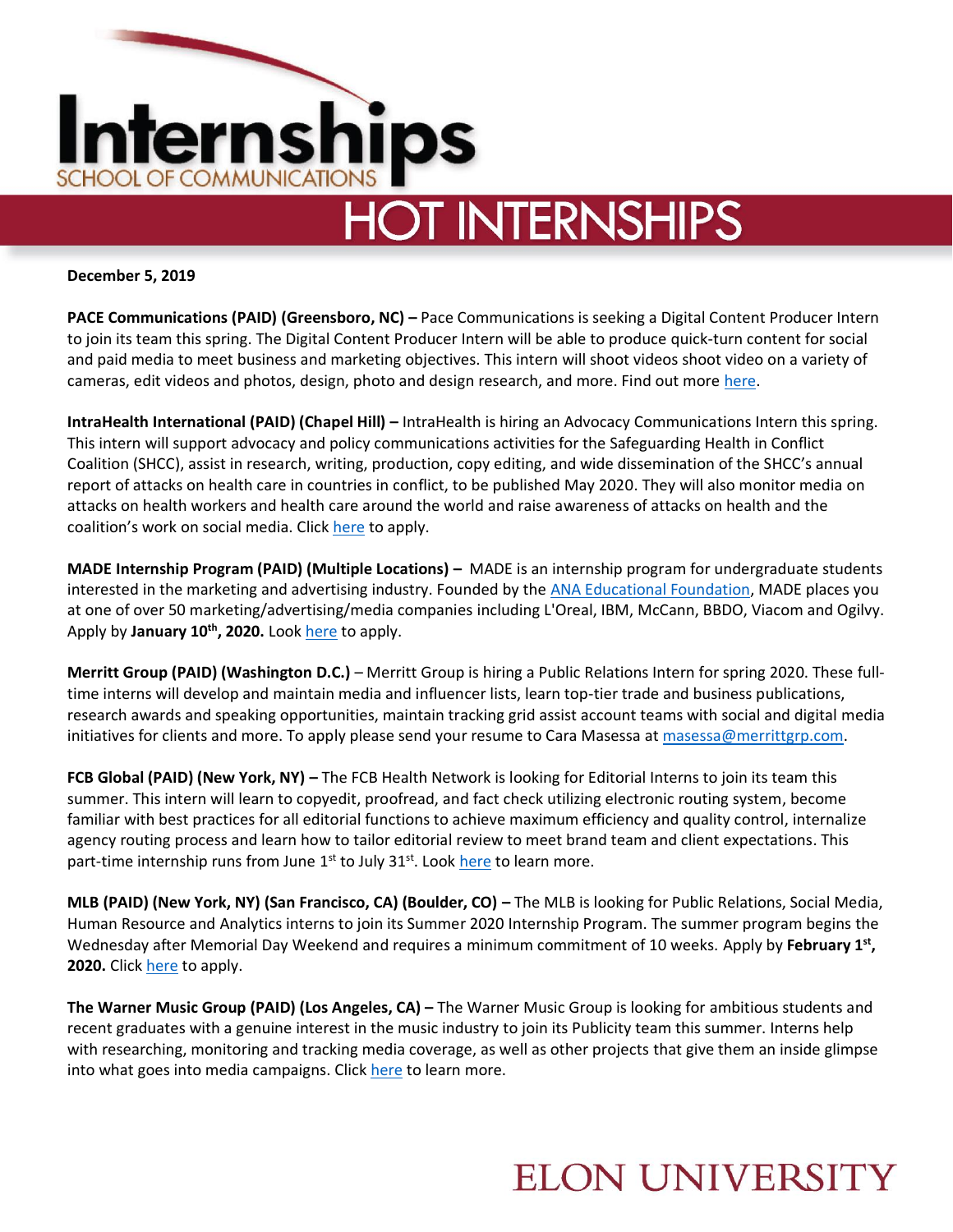

# **HOT INTERNSHIPS**

**BAM Communications (San Diego, CA) –** BAM Communications is seeking public relations interns year-round. Responsibilities include researching media contacts with and without the use of a media database, writing, including press releases, pitches, blog posts and other materials, pitching, media follow-ups and reporting assistance. Applications are accepted on a rolling basis. Find out mor[e here.](https://www.linkedin.com/jobs/view/intern-school-credit-at-bam-communications-1545321393/?utm_campaign=google_jobs_apply&utm_source=google_jobs_apply&utm_medium=organic)

**Michael Kors (New York, NY)** – Michael Kors is accepting applications for its Corporate Internship Program this summer. The Michael Kors Corporate Internship Program offers opportunities in Creative Services (Fashion, Graphic, Print, Production and Editorial), Design, Social Media, and more. Interns must be available from 9am-6pm at least four days per week. Loo[k here](https://capri.wd1.myworkdayjobs.com/en-US/Michael_Kors/job/MK-New-York-Headquarters/Summer-Corporate-Internship-Program_R_724831) to apply.

**The Financial Times (PAID) (New York, NY) –** The Financial Times is looking for Video Production Interns to join its team this summer. These interns will assist with in-house interviews, including scheduling with reporters & guests; supervising on-camera interviews in the office or FT studio, using the camera equipment. They will also assist with editing video clips, and uploading and organizing of content to the video platform & CMS. Applications are due by **January 1st, 2020.** Click [here](https://ft.wd3.myworkdayjobs.com/en-US/FT_External_Careers/job/New-York-35-hours/Video-Production-Summer-Intern_JR004204) to apply.

**PSEG Long Island (PAID) (Newark, NJ) –** PSEG is hiring Social Media & Digital Analytics Interns to take part in its internship program this summer. Internship duties include monitoring social media channels for customer needs and brand concerns, performing routine social media tagging, user management, and conversation management tasks, testing new website tagging and maintaining tagging documentation for Google Analytics and Sitecore Analytics. This is a full-time, 10 to 12 week-long internship program. Find out more [here.](https://jobs.pseg.com/job/Newark-Summer-2020-Social-MediaDigital-Analytics-Intern-NJ-07101/609671900/)

**Seismic (Boston, MA) –** Seismic is looking for Marketing Research & Analytics Interns on a rolling basis. As an intern, you will report on past trends and recommend future plans in line with our best practices for prospect, customer and partner events. You will collect competitive intelligence and identify strengths, weaknesses and opportunities and will work cross-functionally with the sales and customer success teams to measure performance. Clic[k here](https://seismic.com/company/careers/job-listings/?p=job%2FoDEXafw8) to learn more.

**Avon (White Marsh, MD) –** Avon is seeking a part-time Graphic Design/Illustrator Intern. This intern will create & design illustrations to support technical documentation for first responders, law enforcement and military related programs and market segments. This intern will also will help develop creative ideas and concepts, selecting the appropriate media and style in order to meet the strategic and tactical objectives of the marketing and product management teams. Loo[k here](https://www.linkedin.com/jobs/view/graphics-intern-at-avon-rubber-plc-1622574898/?utm_campaign=google_jobs_apply&utm_source=google_jobs_apply&utm_medium=organic) to learn more.

**Liftable Media (PAID) (Phoenix, AZ) –** Liftable Media is hiring Editorial Interns to work on its site, WesternJournal.com. Skills to be developed during the internship include, but are not limited to news reporting, editing, and social media marketing. This is a full-time, 12-week paid internship opportunity. Applications are accepted on a rolling basis. Find out more [here.](https://neuvoo.com/view/?id=62972b2b7dbf&oapply=org_v2019-12&source=joveo_bulk2&utm_source=partner&utm_medium=joveo_bulk2&puid=fdda3dee3de73de9bdaeda9e4daefaaeada93aec3aeeeadaged3addfbdd9ded3cbdbbbdd9cdcbed3fd)

**Austin Film Festival (Austin, TX) –** The Austin Film Festival is always looking for interns to help out in the following departments: Film, Social Media, Marketing, Public Relations, Design, Outreach, Screenplay, Production and more. Internships are available for college credit only. This is a great opportunity to gain insight and experience in the film industry. Look [here](https://austinfilmfestival.com/about/get-involved/internship/) to learn more.

## **ELON UNIVERSITY**